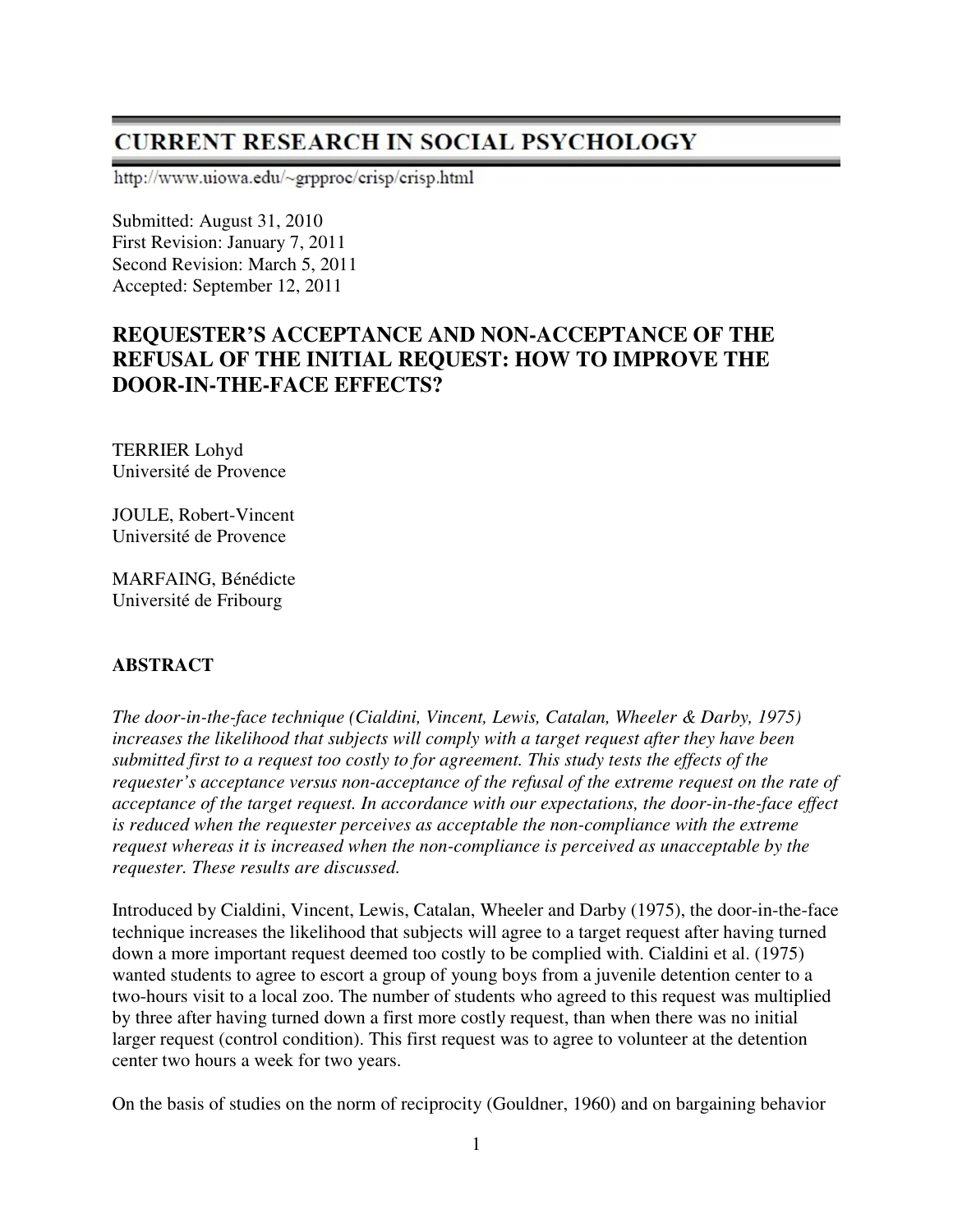(Benton, Kelley & Liebling, 1972), Cialdini et al. (1975) interpreted these results in terms of reciprocal concessions. For these authors, the fact of complying with the target request can be perceived as a concession (saying "yes" instead of "no") made in response to the requester's prior concession (the requester moved from an extreme request to a smaller request). However, if the results of some studies concur with this interpretation (cf. Goldman & Creason, 1981 ; Reeves, Baker, Boyd & Cialdini, 1991), others differ. Tusing and Dillard (2000), in particular, found that participants are more likely to perceive the situation as one of help or assistance rather than a bargaining situation. Moreover, the door-in-the-face effect is not proportional to the size of the concession made (Fern, Monroe & Avila, 1986), as would be expected if it was interpreted as reciprocal concessions.

The four meta-analyses currently available (cf. Dillard, Hunter & Burgoon, 1984; Fern, Monroe & Avila, 1986; O'Keefe & Hale, 1998, 2001 ; Pascual & Guéguen, 2005) allow us to clearly delineate the conditions in which the door-in-the-face effect is obtained : both requests must be made by a single requester (Cialdini et al., 1975 ; O'Keefe & Hale, 1998, 2001) ; requesters and participants must be facing each other (Fern, Monroe & Avila, 1986 ; O'Keefe & Hale, 1998, 2001) ; the two requests must be sequential (Cann, Sherman & Elkes, 1975) and must involve the same beneficiary (O'Keefe & Figgé, 1997) ; the requests must have a pro-social appeal (Dillard, Hunter & Burgoon, 1984; Foehl & Goldman, 1983 ; Patch, 1986, 1988 ; O'Keefe & Hale, 1998, 2001), as the effectiveness of the procedure tends to wane when it is put at the service of personal interests (Millar, 2001).

Taking into account the limitations of the interpretation in terms of reciprocal concessions originally put forward by Cialdini et al. (1975), the authors have tried to investigate other theoretical routes that could lead to better interpretations explaining the door-in-the-face effect. According to Miller, Seligman, Clark and Bush (1976 ; Cantrill & Seibold, 1986 ; Abrahams & Bell, 1994), the concession made by the requester cannot be identified as the main causal factor explaining the door-in-the-face effect. For some authors, the compliance to the second request appears to stem from a contrast in terms of cost (high *versus* low) of the two requests. The first large request will be used as a point of comparison by virtue of which the second request tends to appear less costly than if it had stood on its own.

For other authors (Foehl & Goldman, 1983), the door-in-the-face effect could be explained by the impression that the requester makes on the participant by enunciating a first pro-social request. With this request, the requester gives the impression of being a respectable and dignified person, dedicated to noble causes and so to whom it is difficult to refuse a favor. Among alternative interpretations to the door-in-the-face phenomenon, the self-presentation explanation (Pendleton & Batson, 1979) is often put forward as one of the most relevant (Penrod, 1983; Tedeschi, Lindskol & Rosenfeld, 1985; Baron & Byrne, 1990 ; Brigham, 1991). The compliance to the target request, following the non-compliance with an initial request, would be a result from the desire of the participant to avoid being perceived as someone indifferent to the problems of others. It is therefore in order to make a good impression on the requester that he/she agrees to a target request.

Other researchers (Bell, Abrahams, Clark & Schlatter, 1996; Tusing & Dillard, 2000) think that turning down the initial request makes the participant aware that he or she is breaking a norm of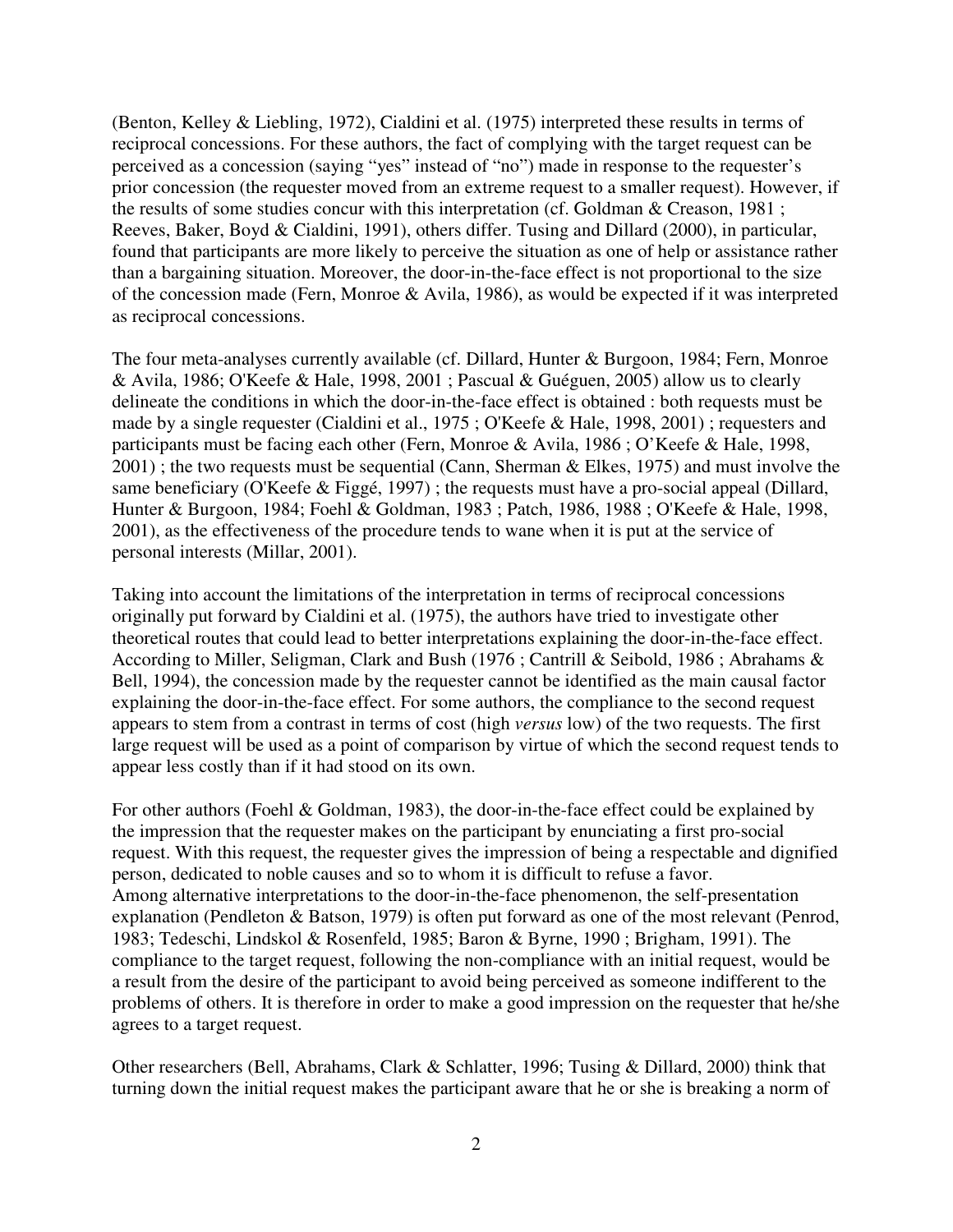social responsibility (Berkowitz and Daniels, 1963), and is therefore led to agree to the target request in order to comply to the norm.

The interpretation put forward by O'Keefe and Figge (1997) is based on the notion of guilt. It suggests that the initial request induces a feeling of guilt in the participant which is dispelled through agreement with the target request. Some authors (Tusing & Dillard, 2000) rightly deem that the two previous explanations are closely linked insofar as a feeling of guilt is difficult to separate from the awareness that one has broken a social norm.

Based on this, the most recent explanation concerning the door-in-the-face effect is motivational (Terrier & Joule, 2008). Indeed, it suggests that turning down the extreme request induces a state of tension which can be decreased by complying with the target request. On the basis of the studies carried out by Pendleton and Batson (1979), Bell et al. (1996) or Tusing and Dillard (2000), Terrier and Joule (2008) support the idea that the tension stems from the fact that the participant perceives the decision of turning down the extreme request as unacceptable to the requester. More specifically, Terrier and Joule (2008, exp. 2) show that, on the one hand, when the requester communicates to the participant the fact that he/she perceives the refusal of the extreme request to be acceptable, the tension felt by the participants after a refusal is lower and, on the other hand, the door-in-the-face effect is hampered.

These results have led us to formulate a new hypothesis: if the requester communicates to the participants that he/she understands that an extreme request may be turned down, the door-inthe-face effect is hampered. Hence, this effect should be increased when the requester communicates to the participants that he/she cannot understand that an extreme request may be turned down.

H1: We expect a higher rate of acceptance of the request when the requester communicates to the participants that he/she cannot understand how an extreme request may be turned down than when, as in classic door-in-the-face procedures, he/she says nothing.

H2: We expect a higher rate of acceptance of the target request when the requester communicates to the participants that he/she cannot understand how an extreme request can be turned down than when, on the contrary, he/she communicates the fact that he/she understands a refusal.

Both hypotheses are tested in the present experiment.

## **EXPERIMENT**

### **Method**

The experiment brings together 3 experimental conditions (classic door-in-the-face, acceptance door-in-the-face, non-acceptance door-in-the-face) and a control condition.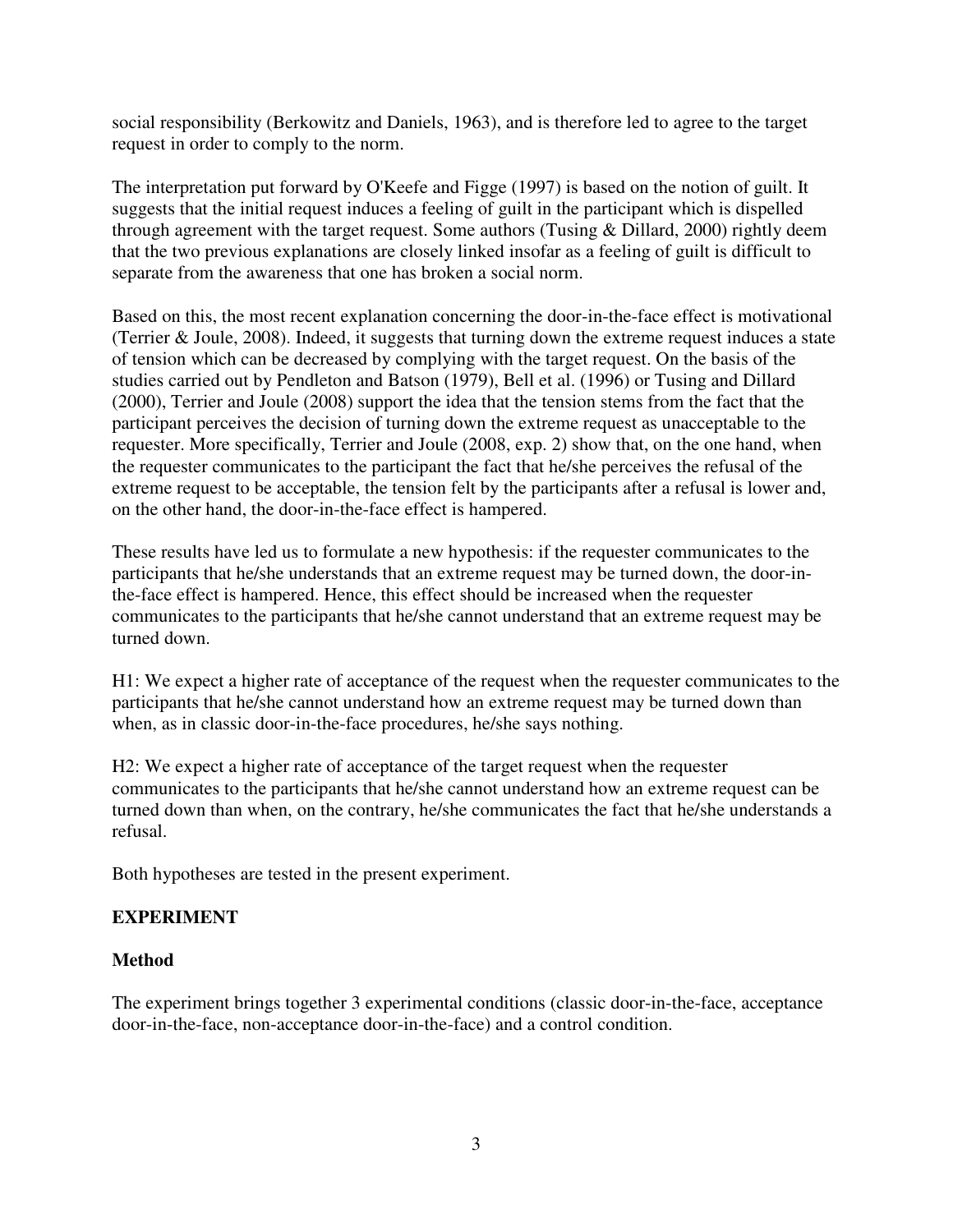#### *Participants*

168 female students from the University of Provence, not studying psychology, were randomly assigned to the different conditions.

#### *Procedure*

We approached participants in the corridors of the University using an experimenter who claimed to be a member of the French humanitarian organization, the "Midi du Cœur". In all the three experimental conditions, the experimenter, after introducing him/herself, expressed the same request (extreme request): "*Hello, I' m a volunteer for the* "*Midi du Cœur d'Aix*"*. As you know, this organization tries to help those who need it most and we are currently looking for volunteers to help us out. The work entails preparing food baskets and providing support to people in difficulty and involves your presence every weekend during at least a year in order to establish long-term contacts*"*.* 

From this moment, the procedure differs in each of the three experimental conditions In the *classic door-in-the-face* condition, the experimenter carried on by saying: "*Would it be interesting for you?* ". Following the refusal, he/she made the target request: "*In the coming weeks, we will need occasional help, could you give us a hand just one Saturday? Would you be interested?* "*.* When the participant agreed, the experimenter took down his/her name and phone number.

In the *acceptance door-in-the-face* condition the experimenter carried on by saying: "*Despite how helpful this may be, I understand that some people are unable to accept. Would you be interested?* " and in the *non-acceptance door-in-the-face* condition the experimenter said: "*Given the help that this brings, I have a hard time understanding that some people are unable to accept. Would you be interested?* "*.* In both cases, once the request was turned down, the experimenter continued with the target request in the same way as in the *classic door-in-the-face*  condition.

In the control condition, after having introduced him/herself the experimenter directly made the target request: "*Hello, I'm a volunteer at the "Midi du Cœur d'Aix" (…). In the coming weeks, we will need help on occasion; could you give us a hand just one Saturday? Would you be interested?* "

### **Results**

As in almost all studies of the door-in-the-face effect, all the participants turned down the exaggerated request. The acceptance rate for the target request is higher in the *classic door-inthe-face* condition than in the control condition (respectively, 52.4% (22/42) *versus* 28.6% (12/42), *Wald*=4.824, *p*<.05). The classic door-in-the-face effect is demonstrated.

### **Table 1. Acceptance rate of the target request**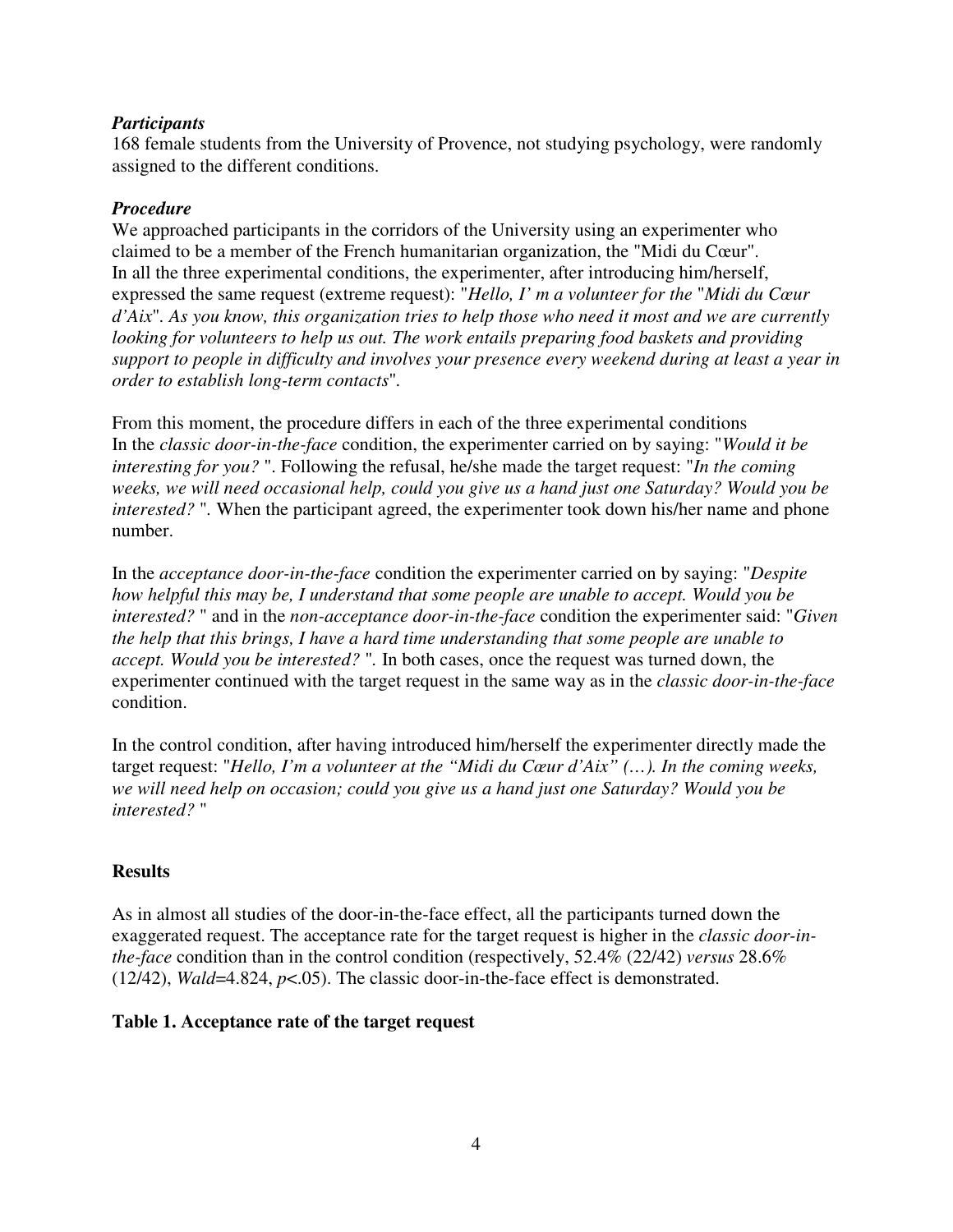| <b>Control Condition</b> | Classic Door-in-the- | Non-acceptance   | Acceptance Door-in- |
|--------------------------|----------------------|------------------|---------------------|
|                          | face                 | Door-in-the-face | the-face            |
| $28.6\%$                 | $52.4\%$             | 73.8%            | $31.0\%$            |
| (12/42)                  | (22/42)              | (31/42)          | (13/42)             |

Note : The number of people are given in parentheses.

As in Terrier and Joule's experiment (2008, exp. 2), the acceptance rate of the target request is lower in the *door-in-the-face acceptance* condition than in the *classic door-in-the-face* condition (respectively, 31.0% (13/42) *versus* 52.4% (22/42), *Wald*=3.895, p<.05).

Finally, hypotheses 1 and 2 are confirmed. In line with hypothesis 1, the acceptance rate of the target request is higher in the *non acceptance door-in-the-face* condition than in the *classic doorin-the-face* condition (respectively, 73.8% (31/42) *versus* 52.4% (22/42), *Wald*=4.048, p<.05). In line with hypothesis 2, the acceptance rate of the target request is higher in the *door-in-the-face non acceptance* condition than in *door-in-the-face acceptance* condition (respectively, 73.8% (31/42) *versus* 31.0% (13/42), *Wald*=14.409, p<001).

#### **DISCUSSION**

This experiment presents a classic door-in-the-face effect. Thus, the participants are more likely to agree to a target request when it is preceded by an exaggerated request, than if it is formulated alone (Cialdini et al., 1975; Miller et al., 1976). The results obtained by Terrier and Joule (2008, exp. 2) are also replicated: the door-in-the-face procedure loses its efficiency when the requester lets the participants know that he/she would understand if they turned down the first request (exaggerated request). Conversely, and in line with our expectations, the door-in-the-face procedure is more efficient when the requester lets the participants know that he/she would have difficulty understanding a refusal to comply with the first request.

Therefore, through the manipulation of the participants' perception of the acceptable or, on the contrary, non-acceptable nature of their refusal of the exaggerated request in the eyes of the requester, we can manage the efficiency of the door-inthe-face procedure: if the refusal is perceived as acceptable the door-in-the-face effect is hampered, on the contrary if it is not, the effect will be increased. The results are in line with a motivational interpretation of the door-in-the-face effect (cf. Terrier & Joule, 2008). Indeed, it could be thought that the refusal of the initial request should generate a lesser state of tension when the requester told participants that he/she thinks that turning down the request is acceptable and, conversely, create more tension when the requester mentioned that he/she thought that a refusal would be unacceptable. This motivational interpretation allows the integration of three different interpretations: the social responsibility interpretation (Bell et al., 1996), the self-presentation interpretation (Pendleton & Batson, 1979) and the guilt interpretation (O'Keefe & Figge, 1997). Indeed, when an exaggerated request is turned down, the participant may realize that he/she has broken a significant social norm according to which one should help the needy (Berkowitz & Daniels, 1963; Tusing & Dillard, 2000). This realization creates a state of tension. The participant may also feel the need to re-establish a positive image in the eyes of the requester who witnessed the breaking of the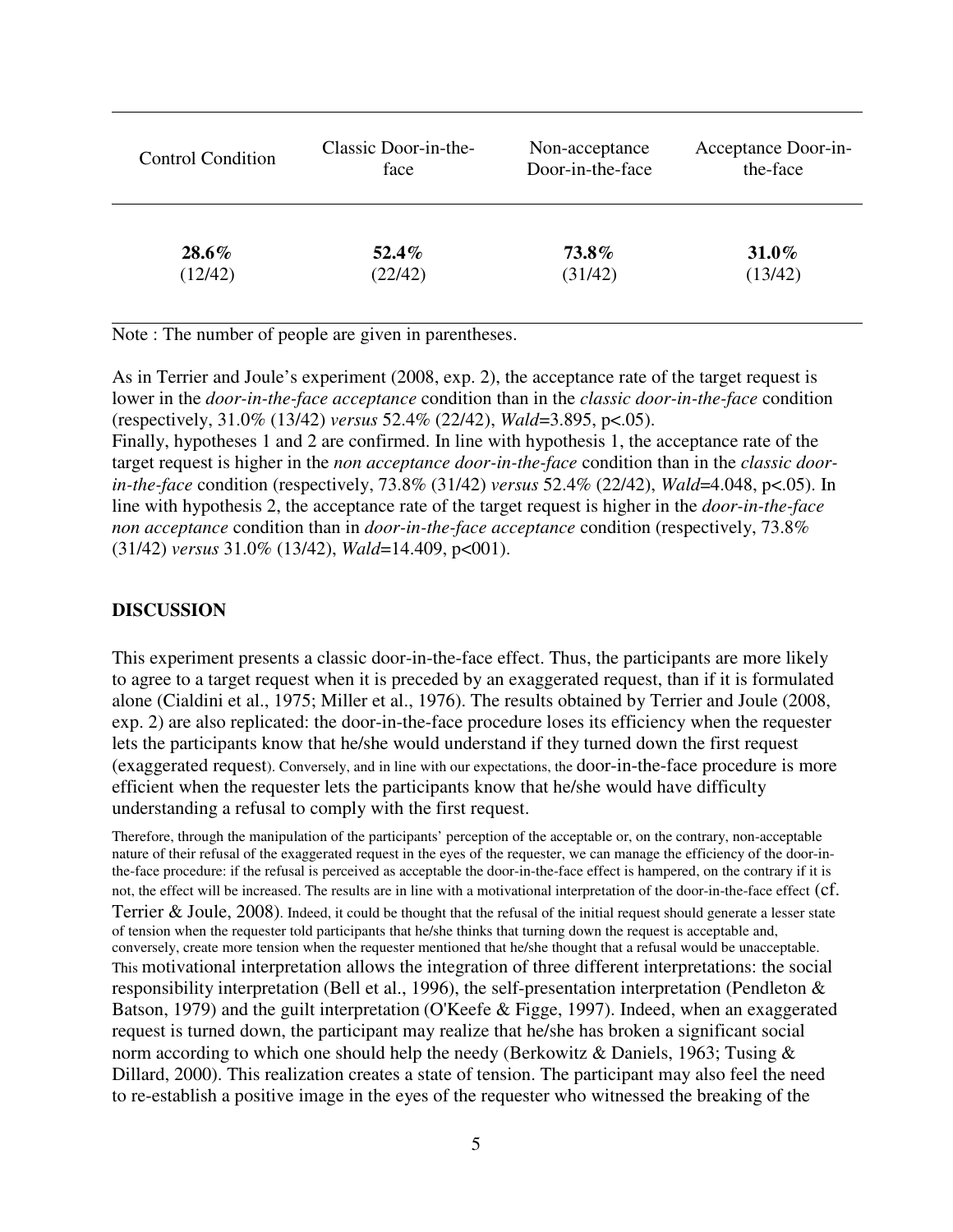norm (Pendleton & Batson, 1979). A great number of results show that the fact of breaking a norm induces negative evaluations of the transgressor (Brauer & Chekroun, 2005 ; Festinger, Schachter & Back, 1950 ; Schachter, 1961) and the fear of such negative evaluations is likely to create a state of tension. Finally, it is possible that the realization that one has broken a significant social norm leads to a feeling of guilt and a state of tension.

Thus, in the motivational interpretation, the state of tension experienced by the participant could involve the intervention of all three processes: one process related to the breaking of a norm of social responsibility, another related to self-presentation and the last one related to guilt.

However, our results are incompatible with an interpretation that would only count on the first process. Indeed, in cases where the refusal of an exaggerated request is said to be acceptable, the effects fade away even though they should not do so inasmuch as the norm of social responsibility (helping the needy) is activated by the nature of the requests (pro-social requests).

They are compatible, on the other hand, with the self-presentation interpretation (Pendleton & Batson, 1979). It is indeed understandable that in the *door-in-the-face acceptance* condition the participants are less likely to feel the need to make a positive impression by agreeing to the target request after turning down the exaggerated request, insofar as their image is not really threatened. In the same way, it is understandable that in the *door-in-the-face non-acceptance* condition*,* participants want to restore a positive image in the eyes of the requester, by showing him/her that they are not the kind of person that the refusal of the first request may make them appear.

The results are also compatible with an interpretation in terms of guilt (O'Keefe & Figge, 1997). It is indeed possible that participants will feel less guilty following the refusal of the exaggerated request in the *door-in-the-face acceptance* condition and will feel guiltier in the *door-in-the-face non-acceptance* condition. If such is indeed the case, the gap in the levels of guilt (cf. Millar, 2002b) may therefore allow us to understand that, compared to the *classic door-in-the-face* condition, the rate of agreement to the target request is lower in the *acceptance* condition and higher in the *non-acceptance* condition.

Although the door-in-the-face remains a theoretical enigma (Tusing & Dillard, 2000; Turner, Tamborini, Limon & Zuckerman-Hyman, 2007), it seems that several processes, all compatible with a motivational interpretation, are involved. Future studies should enable to progress to be made in solving this enigma, namely through the identification of the respective weight of the different processes according to the type of request and the type of context in which the door-in-the-face procedure is used.

#### **REFERENCES**

Abrahams, M., & Bell, R. 1994. Encouraging charitable contributions: An examination of three models of DITF compliance. *Communication Research,* 21, 131-153.

Baron, R.A., & Byrne, D. 1990. *Social psychology : Understanding human interaction* (6th ed.). Boston: Allyn & Bacon.

Bell, R.A., Abrahams, M.F., Clark, C.l., & Schlatter, C. 1996. The DITF Compliance Strategy: An individual Differences analysis of 2 models in an AIDS Fundraising Context. *Communication Quartely*, 44 (1), 107-124.

Benton, A.A., Kelley, H.H., & Liebling, B. 1972. Effects of extremity of offers and concession rate on the outcomes of bargaining. *Journal of Personality and Social Psychology*, 24 (1), 73-83.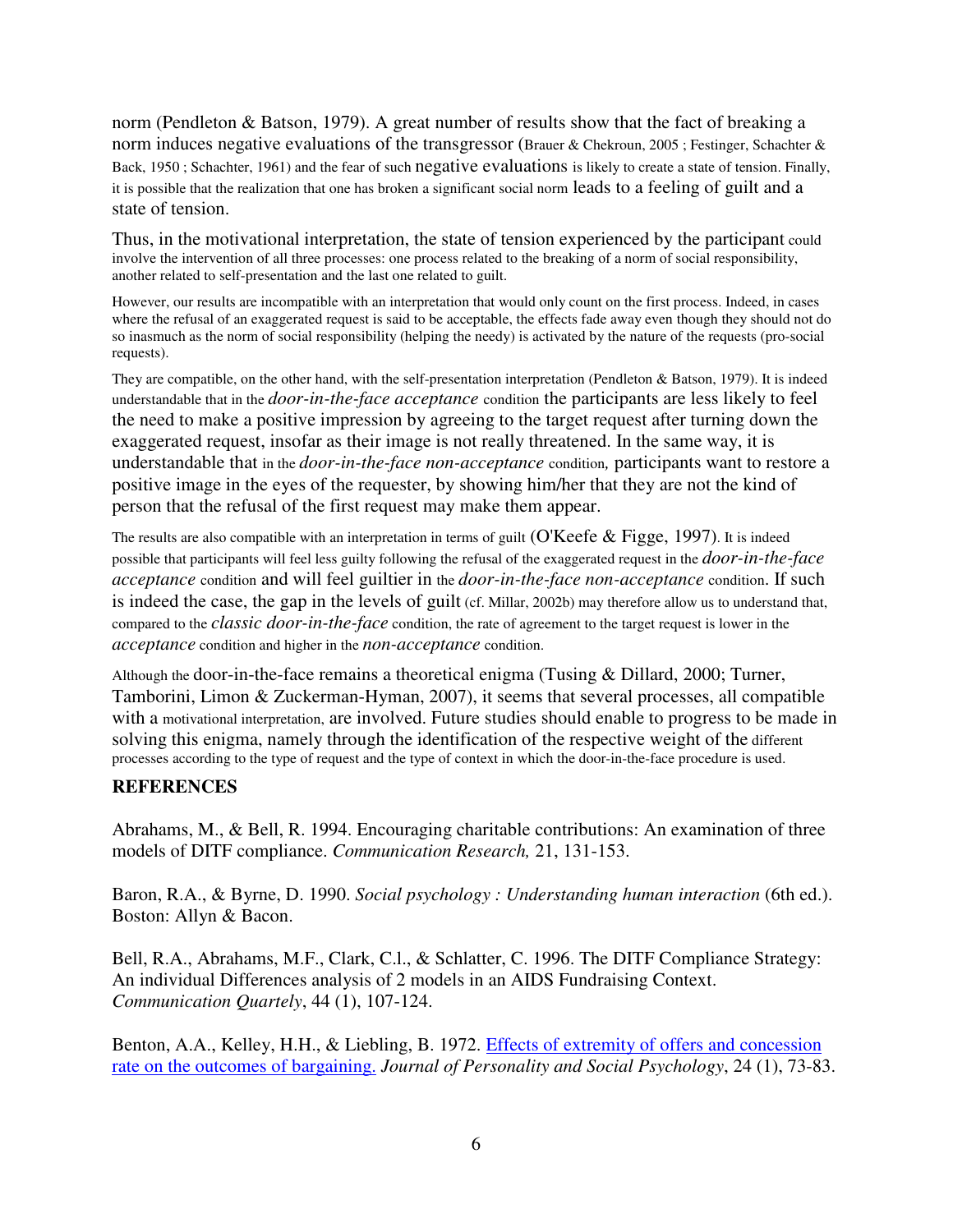Berkowitz, L., & Daniels, L.R. 1963. Responsability and dependence. *Journal of Abnormal and Social Psychology*, 66, 429-436.

Brauer, M., & Chekroun, P. 2005. The relationship between perceived violation of social norms and social control: Situational factors influencing the reaction to deviance. *Journal of Applied Social Psychology*, *35* (7), 1519-1539.

Cann, A., Sherman S.T., & Elkes R. 1975. Effects of initial request size and timing of a second request on compliance: the foot-in-the-door and the door-in-the-face. *Journal of Personality and Social Psycholoy,* 32, 774-82.

Cantrill, J.G., & Seibold, D.R. 1986. The perceptual contrast explanation of sequential request strategy effectiveness. *Human communication Research,* 13*,* 253-267.

Cialdini, R.B., Vincent, J.E., Lewis, S.K, Catalan, J., Wheeler, D., & Darby, B.L. 1975. A reciprocal concessions procedure for inducing compliance : the door-in-the-face technique. *Journal of Personality and Social Psychology,* 31, 206-215.

Dillard, J. P., Hunter, J. E., & Burgoon, M. 1984. Sequential-request persuasive strategies: Metaanalysis of foot-in-the-door and door-in-the-face. *Human Communication Research,* 10*,* 461- 488.

Fern, E., Monroe, K., & Avila, R. 1986. Effectiveness of multiple request strategies: A synthesis of research results. *Journal of Marketing Research*, 24, 64-80. Festinger, L., Schachter, S., & Back, K. 1950. *Social pressures in informal groups; a study of human factors in housing*. Oxford, England: Harper.

Foehl, J.C., & Goldman, M. 1983. Increasing altruistic behavior by using compliance techniques. *Journal of Social Psychology,* 119, 21-29.

Gouldner, A.W. 1960. The norm of reciprocity: A preliminary statement. *American Sociological Review,* 25, 161-178.

Millar, M.G. 2001. Promoting health behaviours with door-in-the-face: The influence of the beneficiary of the request*, Psychology, Health and Medicine,* 6 (2), 115-119.

Millar, M.G. 2002a. The effectiveness of the door-in-the-face compliance strategy on friends and strangers. *Journal of Social Psychology*, 142 (3), 295-304.

Millar, M.G. 2002b. Effects of a Guilt Induction and Guilt Reduction on Door-in-the-face. *Communication Research*, 29 (6), 666-680.

Miller, R.L., Seligman, C., Clark, N.T., & Bush., M. 1976. Perceptual contrast versus reciprocal concession as mediators of induced compliance. *Canadian Journal of Behavioral Science,* 8, 401-409.

O'Keefe, D.J., & Figge, M. 1997. A Guilt-Based Explanation of the Door-in-the-Face Influence Strategy. *Human Communication Research,* 24*,* 64-81.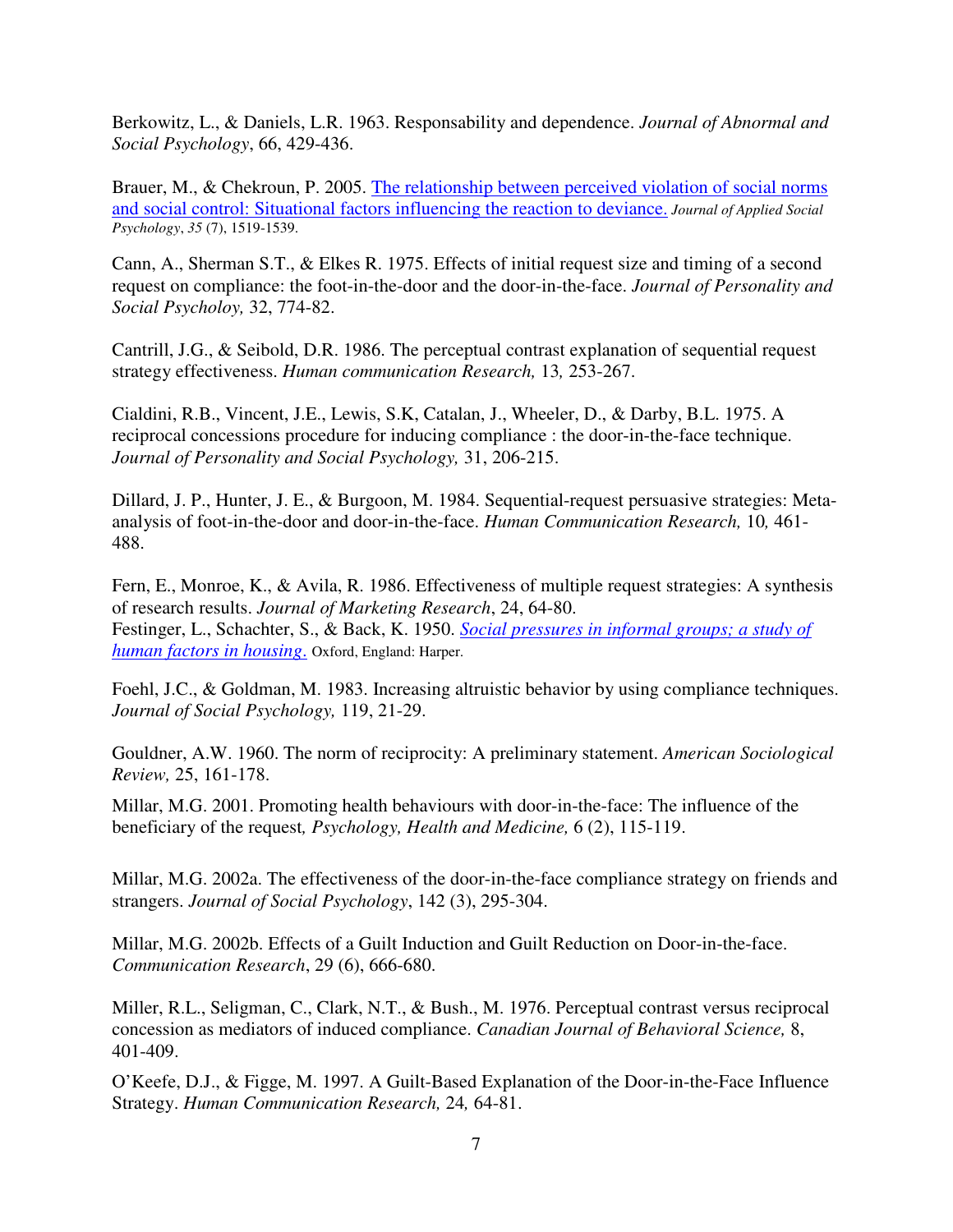O'Keefe, D.J., & Figgé, M. 1999. Guilt and expected guilt in the door-in-the-face technique. *Communication Monographs,* 66 (4), 312-324.

O'Keefe, D.J., & Hale, S.L. 1998. The door-in-the-face influence strategy: A random-effects méta-analytic review. In Roloff, M.E. (Eds), *Communication yearbook*, 21 (pp. 1-33). Thousand Oaks, CA: Sage.

O'Keefe, D.J., & Hale, S.L. 2001. An odds-ratio-based meta-analysis of research on the door-inthe-face influence strategy, *Communication Reports*, 14, 30-38.

Pascual, A., & Guéguen, N. 2005. Foot-in-the-door and Door-in-the-face: A comparative metaanalytic study. *Psychological Reports*, 96 (1), 122-128

Patch, M.E. 1986. The role of source legitimacy in sequential request strategies of compliance. *Personality and Social Psychology Bulletin,* 12 (2), 199-205.

Patch, M.E. 1988. Differential perception of source legitimacy in sequential request strategies. *The Journal of Social Psychology*, 128 (6), 817-823.

Pendleton, M.G., & Batson, C.D. 1979. Self-presentation and the door-in-the-face technique for inducing compliance. *Personality and Social Psychology Bulletin*, 5, 77-91.

Penrod, S. 1983. *Social psychology*. Englewood Cliffs, NJ: Prentice-Hall.

Reeves, R., Baker, G., Boyd, J., & Cialdini, R. 1991. The DITF technique: Reciprocal concessions vs. Self-présentation explanations. *Journal of Social Behavior and Personnality*, 6, 545-558.

Schachter, S. 1961. Deviation, rejet et communications, In A. Levy, *Psychologie sociale, textes fondamentaux anglais et américains* (Vol.1, pp.241-262), Paris : Dunod.

Tedeschi, J.T., Lindskol, S. & Rosenfeld, P. 1985. *Introduction to social psychology*. St Paul, MN: West.

Terrier, L. & Joule, R.V. 2008. La procédure de door-in-the-face : vers une interprétation motivationnelle. *Cahiers Internationaux de Psychologie Sociale*, *77*, 5-14.

Turner, M.M., Tamborini, R., Limon, M.S., & Zuckerman-Hyman, C. 2007. The Moderators and Mediators of Door-in-the-Face Requests: Is it a Negotiation or Helping Experience? *Communication Monographs*, *74*, 333-356.

Tusing, K.J., & Dillard, J.P. 2000. The psychological reality of the door-in-the-face: It's helping, not bargaining, *Journal of Language and Social Psychology,* 19, 5-25.

### **AUTHOR BIOGRAPHY**

Lohyd Terrier is a Professor of Psychology and Social Sciences at the Lausanne Hospitality School, Switzerland. He conducts research on social influence and persuasion. E-mail : lohyd.terrier@ehl.ch